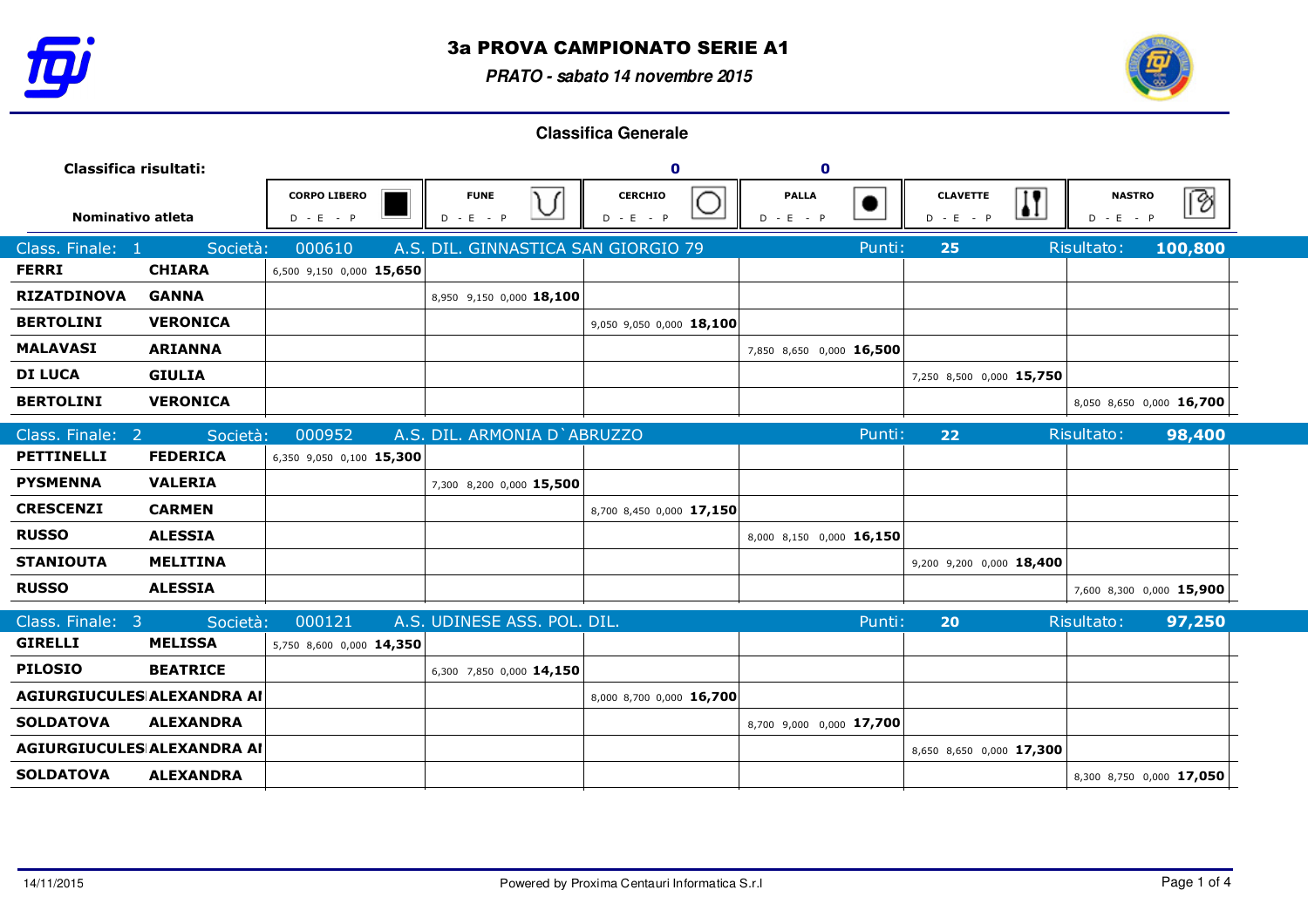

**PRATO - sabato 14 novembre 2015**



| Classifica risultati:         |                      |                                    |                                      | $\mathbf 0$                                  | $\mathbf 0$                 |                                                           |                              |        |
|-------------------------------|----------------------|------------------------------------|--------------------------------------|----------------------------------------------|-----------------------------|-----------------------------------------------------------|------------------------------|--------|
| Nominativo atleta             |                      | <b>CORPO LIBERO</b><br>$D - E - P$ | <b>FUNE</b><br>$\cup$<br>$D - E - P$ | <b>CERCHIO</b><br>$\check{ }$<br>$D - E - P$ | <b>PALLA</b><br>$D - E - P$ | $\overline{\mathbf{H}}$<br><b>CLAVETTE</b><br>$D - E - P$ | <b>NASTRO</b><br>$D - E - P$ | [8     |
| Class. Finale: 4              | Società:             | 000448                             | S.G. FABRIANO A.S.D.                 |                                              | Punti:                      | 18                                                        | Risultato:                   | 93,600 |
| <b>TORRETTI</b>               | <b>TALISA</b>        | 5,900 8,950 0,000 14,850           |                                      |                                              |                             |                                                           |                              |        |
| <b>BALDASSARRI</b>            | <b>MILENA</b>        |                                    | 6,050 8,000 0,000 14,050             |                                              |                             |                                                           |                              |        |
| <b>BOGDANOVA</b>              | <b>VIKTORIA</b>      |                                    |                                      | 8,050 8,650 0,000 16,700                     |                             |                                                           |                              |        |
| <b>CICCONCELLI</b>            | <b>LETIZIA</b>       |                                    |                                      |                                              | 8,500 8,900 0,000 17,400    |                                                           |                              |        |
| <b>CENTOFANTI</b>             | <b>MARTINA</b>       |                                    |                                      |                                              |                             | 7,900 8,850 0,000 16,750                                  |                              |        |
| <b>MUCCINI</b>                | <b>MARIA LAVINI</b>  |                                    |                                      |                                              |                             |                                                           | 5,850 8,000 0,000 13,850     |        |
| Class. Finale: 5              | Società:             | 000052                             | <b>GINN. VIRTUS GALLARATE</b>        |                                              | Punti:                      | 16                                                        | Risultato:                   | 92,650 |
| <b>BERNASCONI OLILUDOVICA</b> |                      | 5,550 8,400 0,000 13,950           |                                      |                                              |                             |                                                           |                              |        |
| <b>MARCHETTO</b>              | <b>ALESSIA</b>       |                                    | 6,500 8,100 0,000 14,600             |                                              |                             |                                                           |                              |        |
| <b>MERLO</b>                  | <b>GRETA</b>         |                                    |                                      | 8,300 8,550 0,100 16,750                     |                             |                                                           |                              |        |
| <b>PERACCA</b>                | <b>DENISE</b>        |                                    |                                      |                                              | 6,250 7,500 0,000 13,750    |                                                           |                              |        |
| <b>MERLO</b>                  | <b>GRETA</b>         |                                    |                                      |                                              |                             | 8,450 8,650 0,000 17,100                                  |                              |        |
| <b>MAZUR</b>                  | <b>VIKTORIIA</b>     |                                    |                                      |                                              |                             |                                                           | 7,750 8,750 0,000 16,500     |        |
| Class. Finale: 6              | Società:             | 000240                             | S.G. RAFFAELLO MOTTO A.S.D.          |                                              | Punti:                      | 14                                                        | Risultato:                   | 91,400 |
| <b>GABRIELLI</b>              | <b>DARIA</b>         | 5,750 8,750 0,000 14,500           |                                      |                                              |                             |                                                           |                              |        |
| <b>PELLEGRINI</b>             | <b>FRANCESCA</b>     |                                    | 6,250 7,450 0,000 13,700             |                                              |                             |                                                           |                              |        |
| <b>BERTI</b>                  | <b>LETIZIA</b>       |                                    |                                      | 6,550 8,400 0,000 14,950                     |                             |                                                           |                              |        |
| <b>VIGNOLINI</b>              | <b>CHIARA</b>        |                                    |                                      |                                              | 7,600 7,900 0,000 15,500    |                                                           |                              |        |
| <b>BERGESIO</b>               | <b>EGIZIA RALIZA</b> |                                    |                                      |                                              |                             | 7,700 8,350 0,000 16,050                                  |                              |        |
| <b>HALKINA</b>                | <b>KATSIARYNA</b>    |                                    |                                      |                                              |                             |                                                           | 8,200 8,500 0,000 16,700     |        |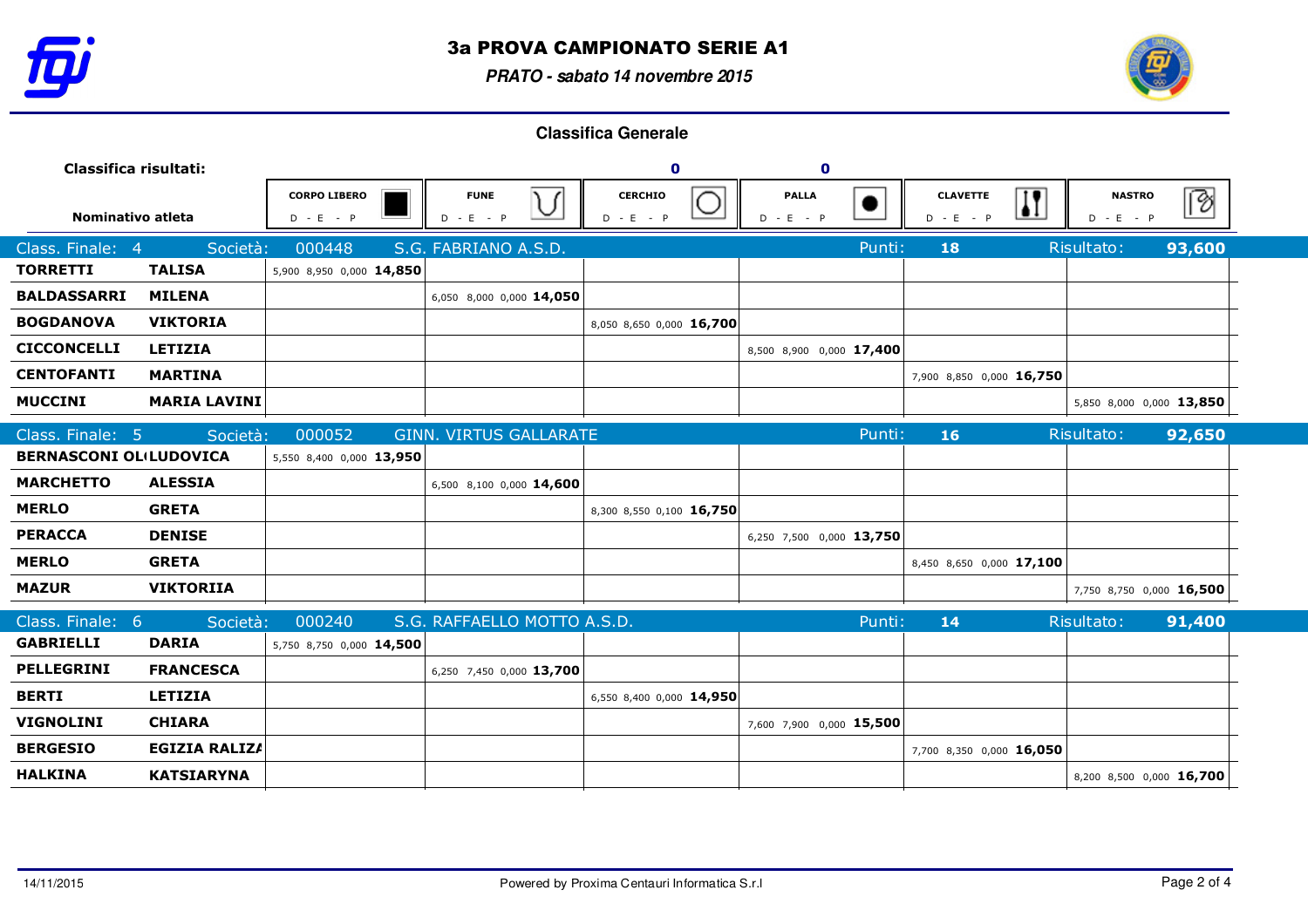

**PRATO - sabato 14 novembre 2015**



| Classifica risultati: |                   |                                    |                                                          | $\mathbf 0$                   | $\mathbf 0$                              |                                                |                              |                          |
|-----------------------|-------------------|------------------------------------|----------------------------------------------------------|-------------------------------|------------------------------------------|------------------------------------------------|------------------------------|--------------------------|
| Nominativo atleta     |                   | <b>CORPO LIBERO</b><br>$D - E - P$ | <b>FUNE</b><br>$\sqrt{ }$<br>$\checkmark$<br>$D - E - P$ | <b>CERCHIO</b><br>$D - E - P$ | <b>PALLA</b><br>D<br>$\sim$ E .<br>$-$ P | $\mathbf{I}$<br><b>CLAVETTE</b><br>$D - E - P$ | <b>NASTRO</b><br>$D - E - P$ | B                        |
| Class. Finale:<br>- 7 | Società:          | 000101                             | S.S.DIL.GINN. ARDOR COOP. SOC.                           |                               |                                          | Punti:<br>12                                   | Risultato:                   | 89,750                   |
| <b>MORO</b>           | <b>VALENTINA</b>  | 5,650 8,550 0,000 14,200           |                                                          |                               |                                          |                                                |                              |                          |
| <b>MOSETTI</b>        | <b>MARIANNA</b>   |                                    | 5,000 7,900 0,000 12,900                                 |                               |                                          |                                                |                              |                          |
| <b>TORNATORE</b>      | <b>BEATRICE</b>   |                                    |                                                          | 7,650 8,600 0,000 16,250      |                                          |                                                |                              |                          |
| <b>DORIGO</b>         | <b>GIULIA</b>     |                                    |                                                          |                               | 7,350 8,450 0,000 15,800                 |                                                |                              |                          |
| <b>ZABEO</b>          | <b>EMILIA</b>     |                                    |                                                          |                               |                                          | 7,450 8,050 0,000 15,500                       |                              |                          |
| <b>DORIGO</b>         | <b>GIULIA</b>     |                                    |                                                          |                               |                                          |                                                |                              | 6,900 8,200 0,000 15,100 |
| Class. Finale: 8      | Società:          | 000392                             | A.S.D. GINNASTICA ESTENSE O.PUTINATI                     |                               |                                          | Punti:<br>10                                   | Risultato:                   | 86,450                   |
| <b>GIOVANELLI</b>     | <b>ILARIA</b>     | 5,800 8,600 0,000 14,400           |                                                          |                               |                                          |                                                |                              |                          |
| <b>TAFURO</b>         | <b>ALESSANDRA</b> |                                    | 5,050 7,150 0,000 12,200                                 |                               |                                          |                                                |                              |                          |
| <b>TRINCOSSI</b>      | <b>MARIA ROSA</b> |                                    |                                                          | 5,800 7,650 0,000 13,450      |                                          |                                                |                              |                          |
| <b>MINEZZI</b>        | <b>VERONICA</b>   |                                    |                                                          |                               | 6,050 7,800 0,000 13,850                 |                                                |                              |                          |
| <b>SELEZNEVA</b>      | <b>EKATERINA</b>  |                                    |                                                          |                               |                                          | 8,500 9,050 0,000 17,550                       |                              |                          |
| <b>SANTANDREA</b>     | <b>MARTINA</b>    |                                    |                                                          |                               |                                          |                                                |                              | 6,650 8,350 0,000 15,000 |
| Class. Finale: 9      | Società:          | 000988                             | A.S. POLIMNIA GINN. RITMICA ROMANA                       |                               |                                          | 8<br>Punti:                                    | Risultato:                   | 84,700                   |
| <b>BRICCHI</b>        | <b>GIULIA</b>     | 5,350 8,500 0,000 13,850           |                                                          |                               |                                          |                                                |                              |                          |
| <b>CHIARO</b>         | <b>SWAMI</b>      |                                    | 6,300 7,500 0,000 13,800                                 |                               |                                          |                                                |                              |                          |
| <b>TODINI</b>         | <b>ELISA</b>      |                                    |                                                          | 7,300 8,050 0,000 15,350      |                                          |                                                |                              |                          |
| <b>GUADAGNINO</b>     | <b>GIADA</b>      |                                    |                                                          |                               | 5,750 7,600 0,000 13,350                 |                                                |                              |                          |
| <b>DE SIMONE</b>      | <b>CHIARA</b>     |                                    |                                                          |                               |                                          | 6,900 7,900 0,000 14,800                       |                              |                          |
| <b>ARRIGO</b>         | <b>CLAUDIA</b>    |                                    |                                                          |                               |                                          |                                                |                              | 5,550 8,000 0,000 13,550 |